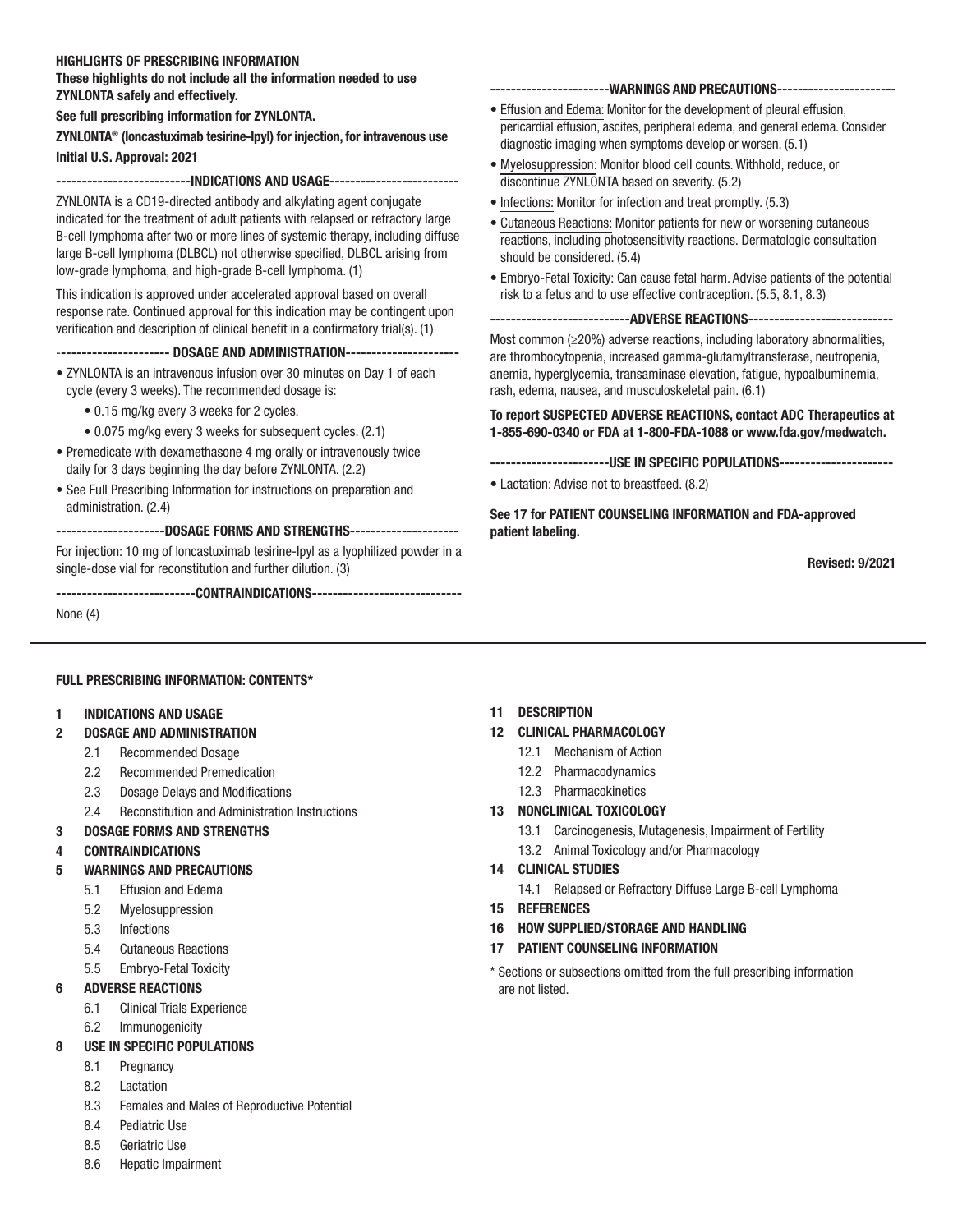#### FULL PRESCRIBING INFORMATION

# 1 INDICATIONS AND USAGE

ZYNLONTA is indicated for the treatment of adult patients with relapsed or refractory large B-cell lymphoma after two or more lines of systemic therapy, including diffuse large B-cell lymphoma (DLBCL) not otherwise specified, DLBCL arising from low-grade lymphoma, and high-grade B-cell lymphoma.

This indication is approved under accelerated approval based on overall response rate *[see Clinical Studies (14.1)]*. Continued approval for this indication may be contingent upon verification and description of clinical benefit in a confirmatory trial(s).

# 2 DOSAGE AND ADMINISTRATION

# 2.1 Recommended Dosage

ZYNLONTA as an intravenous infusion administered over 30 minutes on Day 1 of each cycle (every 3 weeks). Administer intravenous infusion as follows:

- 0.15 mg/kg every 3 weeks for 2 cycles.
- 0.075 mg/kg every 3 weeks for subsequent cycles.

# 2.2 Recommended Premedication

Unless contraindicated, administer dexamethasone 4 mg orally or intravenously twice daily for 3 days beginning the day before administering ZYNLONTA. If dexamethasone administration does not begin the day before ZYNLONTA, dexamethasone should begin at least 2 hours prior to administration of ZYNLONTA.

# 2.3 Dosage Delays and Modifications

| <b>Adverse Reactions</b>                                                                        | <b>Severity<sup>a</sup></b>                            | <b>Dosage Modification</b>                                                           |  |
|-------------------------------------------------------------------------------------------------|--------------------------------------------------------|--------------------------------------------------------------------------------------|--|
| <b>Hematologic Adverse Reactions</b>                                                            |                                                        |                                                                                      |  |
| Neutropenia [see Warnings and<br>Precautions (5.2)]                                             | Absolute neutrophil count less than $1 \times 10^9$ /L | Withhold ZYNLONTA until neutrophil counts<br>returns to $1 \times 10^9$ /L or higher |  |
| Thrombocytopenia<br>[see Warnings and Precautions (5.2)]                                        | Platelet count less than 50,000/mcL                    | Withhold ZYNLONTA until platelet count<br>returns to 50,000/mcL or higher            |  |
| <b>Nonhematologic Adverse Reactions</b>                                                         |                                                        |                                                                                      |  |
| Edema or Effusion [see Warnings and<br>Precautions (5.1)]                                       | Grade $2^a$ or higher                                  | Withhold ZYNLONTA until the toxicity resolves<br>to Grade 1 or less                  |  |
| Other Adverse Reactions [see Warnings and<br>Precautions (5.3), (5.4), Adverse Reactions (6.1)] | Grade $3a$ or higher                                   | Withhold ZYNLONTA until the toxicity resolves<br>to Grade 1 or less                  |  |

a National Cancer Institute Common Terminology Criteria for Adverse Events version 4.0

If dosing is delayed by more than 3 weeks due to toxicity related to ZYNLONTA, reduce subsequent doses by 50%. If toxicity reoccurs following dose reduction, consider discontinuation.

Note: If toxicity requires dose reduction following the second dose of 0.15 mg/kg (Cycle 2), the patient should receive the dose of 0.075 mg/kg for Cycle 3.

### 2.4 Reconstitution and Administration Instructions

Reconstitute and further dilute ZYNLONTA prior to intravenous infusion. Use appropriate aseptic technique.

ZYNLONTA is a hazardous drug. Follow applicable special handling and disposal procedures.<sup>1</sup>

Dose calculation

Calculate the total dose (mg) required based on the patient's weight and prescribed dose *[see Dosage and Administration (2.1)]*.

- For patients with a body mass index (BMI) ≥35 kg/m2 , calculate the dose based on an adjusted body weight (ABW) as follows: ABW in kg = 35 kg/m<sup>2</sup> $\times$  (height in meters)<sup>2</sup>
- More than one vial may be needed to achieve the calculated dose.
- Convert the calculated dose (mg) to volume using 5 mg/mL, which is the concentration of ZYNLONTA after reconstitution.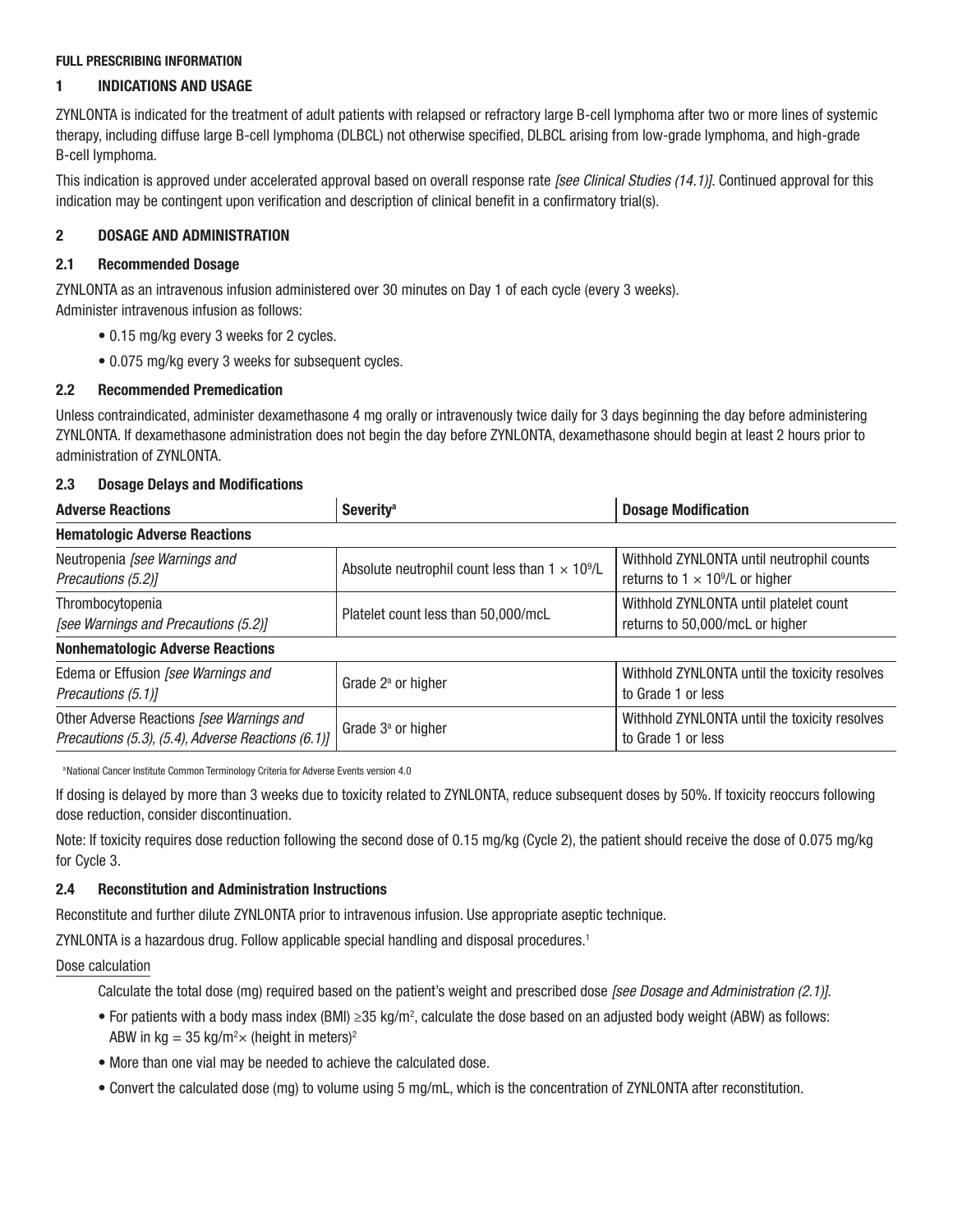#### Reconstitution of lyophilized ZYNLONTA

- Reconstitute each ZYNLONTA vial using 2.2 mL of Sterile Water for Injection, USP with the stream directed toward the inside wall of the vial to obtain a final concentration of 5 mg/mL.
- Swirl the vial gently until the powder is completely dissolved. *Do not shake. Do not expose to direct sunlight*.
- Inspect the reconstituted solution for particulate matter and discoloration. The solution should appear clear to slightly opalescent, colorless to slightly yellow. Do not use if the reconstituted solution is discolored, is cloudy, or contains visible particulates.
- Use reconstituted ZYNLONTA immediately. If not used immediately, store the reconstituted solution in the vial for up to 4 hours refrigerated at 2°C to 8°C (36°F to 46°F) or room temperature 20°C to 25°C (68°F to 77°F). *Do not freeze.*
- The product does not contain a preservative. Discard unused vial after reconstitution if the recommended storage time is exceeded.

#### Dilution in infusion bag

- Withdraw the required volume of reconstituted solution from the ZYNLONTA vial using a sterile syringe. Discard any unused portion left in the vial.
- Add the calculated dose volume of ZYNLONTA solution into a 50 mL infusion bag of 5% Dextrose Injection, USP.
- Gently mix the intravenous bag by slowly inverting the bag. *Do not shake*.
- If not used immediately, store the diluted ZYNLONTA infusion solution refrigerated at 2°C to 8°C (36°F to 46°F) for up to 24 hours or at room temperature 20°C to 25°C (68°F to 77°F) for up to 8 hours. Discard diluted infusion bag if storage time exceeds these limits. *Do not freeze*.
- No incompatibilities have been observed between ZYNLONTA and intravenous infusion bags with product-contacting materials of polyvinylchloride (PVC), polyolefin (PO), and PAB® (copolymer of ethylene and propylene).

#### Administration

- Administer by intravenous infusion over 30 minutes using a dedicated infusion line equipped with a sterile, non-pyrogenic, low-protein binding in-line or add-on filter (0.2- or 0.22-micron pore size) and catheter.
- Extravasation of ZYNLONTA has been associated with irritation, swelling, pain, and/or tissue damage, which may be severe *[see Adverse Reactions (6.1)]*. Monitor the infusion site for possible subcutaneous infiltration during drug administration.
- Do not mix ZYNLONTA with or administer as an infusion with other drugs.

#### 3 DOSAGE FORMS AND STRENGTHS

For Injection: 10 mg of loncastuximab tesirine-lpyl as a white to off-white lyophilized powder in a single-dose vial for reconstitution and further dilution.

#### 4 CONTRAINDICATIONS

None

### 5 WARNINGS AND PRECAUTIONS

#### 5.1 Effusion and Edema

Serious effusion and edema occurred in patients treated with ZYNLONTA. Grade 3 edema occurred in 3% (primarily peripheral edema or ascites) and Grade 3 pleural effusion occurred in 3% and Grade 3 or 4 pericardial effusion occurred in 1% *[see Adverse Reactions (6.1)]*.

Monitor patients for new or worsening edema or effusions. Withhold ZYNLONTA for Grade 2 or greater edema or effusion until the toxicity resolves. Consider diagnostic imaging in patients who develop symptoms of pleural effusion or pericardial effusion, such as new or worsened dyspnea, chest pain, and/or ascites such as swelling in the abdomen and bloating. Institute appropriate medical management for edema or effusions *[see Dosage and Administration (2.3)]*.

### 5.2 Myelosuppression

Treatment with ZYNLONTA can cause serious or severe myelosuppression, including neutropenia, thrombocytopenia, and anemia. Grade 3 or 4 neutropenia occurred in 32%, thrombocytopenia in 20%, and anemia in 12% of patients. Grade 4 neutropenia occurred in 21% and thrombocytopenia in 7% of patients. Febrile neutropenia occurred in 3% *[see Adverse Reactions (6.1)]*.

Monitor complete blood counts throughout treatment. Cytopenias may require interruption, dose reduction, or discontinuation of ZYNLONTA. Consider prophylactic granulocyte colony-stimulating factor administration as applicable *[see Dosage and Administration (2.3)]*.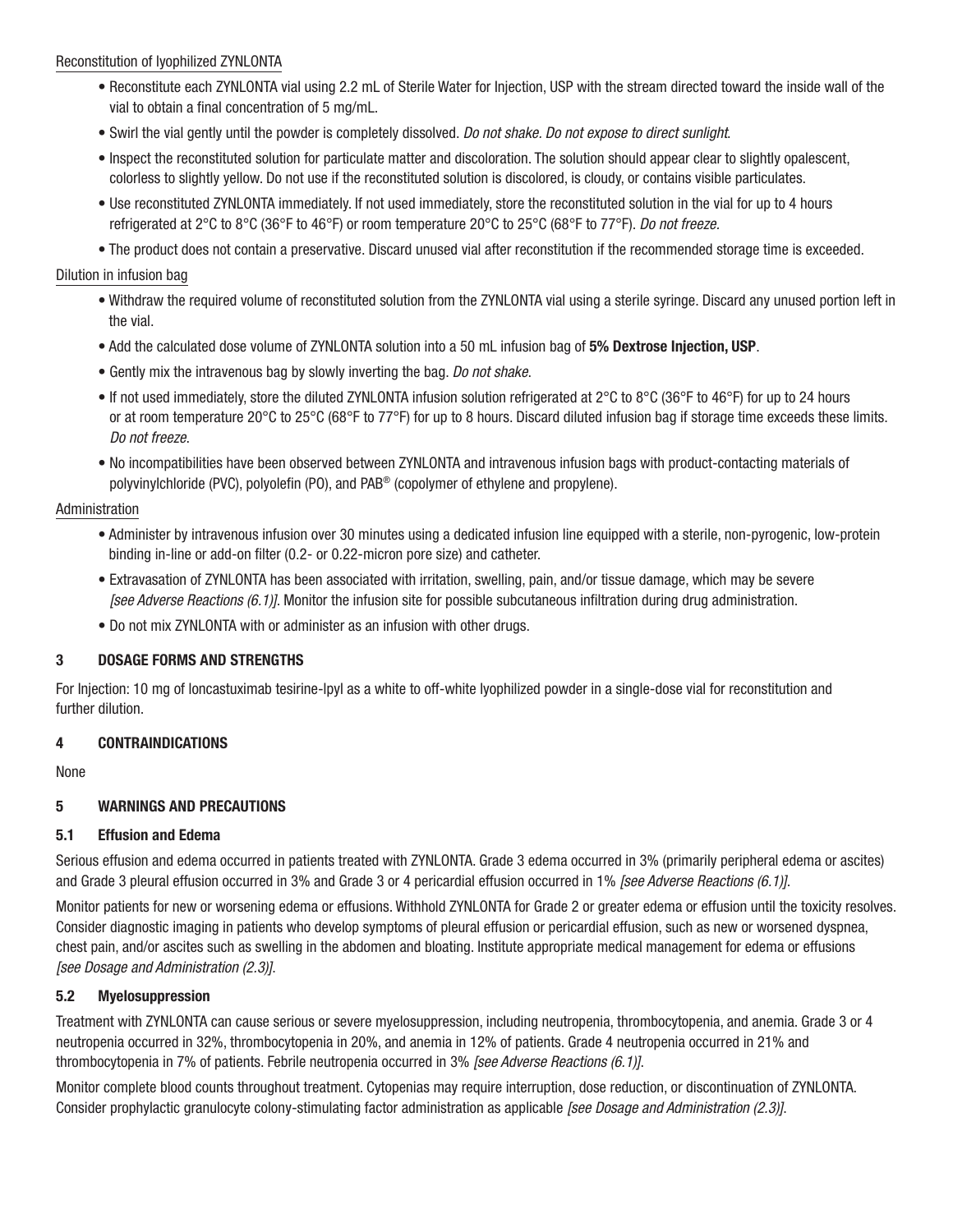### 5.3 Infections

Fatal and serious infections, including opportunistic infections, occurred in patients treated with ZYNLONTA. Grade 3 or higher infections occurred in 10% of patients, with fatal infections occurring in 2%. The most frequent Grade ≥3 infections included sepsis and pneumonia *[see Adverse Reactions (6.1)]*.

Monitor for any new or worsening signs or symptoms consistent with infection. For Grade 3 or 4 infection, withhold ZYNLONTA until infection has resolved *[see Dosage and Administration (2.3)]*.

### 5.4 Cutaneous Reactions

Serious cutaneous reactions occurred in patients treated with ZYNLONTA. Grade 3 cutaneous reactions occurred in 4% and included photosensitivity reaction, rash (including exfoliative and maculo-papular), and erythema *[see Adverse Reactions (6.1)]*.

Monitor patients for new or worsening cutaneous reactions, including photosensitivity reactions. Withhold ZYNLONTA for severe (Grade 3) cutaneous reactions until resolution *[see Dosage and Administration (2.3)]*. Advise patients to minimize or avoid exposure to direct natural or artificial sunlight including exposure through glass windows. Instruct patients to protect skin from exposure to sunlight by wearing sun-protective clothing and/or the use of sunscreen products. If a skin reaction or rash develops, dermatologic consultation should be considered *[see Nonclinical Toxicology (13)]*.

## 5.5 Embryo-Fetal Toxicity

Based on its mechanism of action, ZYNLONTA can cause embryo-fetal harm when administered to a pregnant woman because it contains a genotoxic compound (SG3199) and affects actively dividing cells.

Advise pregnant women of the potential risk to a fetus. Advise females of reproductive potential to use effective contraception during treatment with ZYNLONTA and for 9 months after the last dose. Advise male patients with female partners of reproductive potential to use effective contraception during treatment with ZYNLONTA, and for 6 months after the last dose *[see Use in Specific Populations (8.1, 8.3)]*.

## 6 ADVERSE REACTIONS

The following clinically significant adverse reactions are described elsewhere in the labeling:

Effusion and Edema *[see Warnings and Precautions (5.1)]*

Myelosuppression *[see Warnings and Precautions (5.2)]*

Infections *[see Warnings and Precautions (5.3)]*

Cutaneous Reactions *[see Warnings and Precautions (5.4)]*

## 6.1 Clinical Trials Experience

Because clinical trials are conducted under widely varying conditions, adverse reaction rates observed in the clinical trials of a drug cannot be directly compared to rates in the clinical trials of another drug and may not reflect the rates observed in practice.

The pooled safety population described in the WARNINGS AND PRECAUTIONS reflect exposure to ZYNLONTA as a single agent at an initial dose of 0.15 mg/kg in 215 patients with DLBCL in studies ADCT-402-201 (LOTIS-2) and ADCT-402-101, which includes 145 patients from LOTIS-2 treated with 0.15 mg/kg x 2 cycles followed by 0.075 mg/kg for subsequent cycles. Among 215 patients who received ZYNLONTA, the median number of cycles was 3 (range 1 to 15) with 58% receiving three or more cycles and 30% receiving five or more cycles.

In this pooled safety population of 215 patients, the most common (>20%) adverse reactions, including laboratory abnormalities, were thrombocytopenia, increased gamma-glutamyltransferase, neutropenia, anemia, hyperglycemia, transaminase elevation, fatigue, hypoalbuminemia, rash, edema, nausea, and musculoskeletal pain.

Relapsed or Refractory Diffuse Large B-Cell Lymphoma

### *LOTIS-2*

The safety of ZYNLONTA was evaluated in LOTIS-2, an open-label, single-arm clinical trial that enrolled 145 patients with relapsed or refractory diffuse large B-cell lymphoma (DLBCL), including high-grade B-cell lymphoma, after at least two prior systemic therapies *[see Clinical Studies (14.1)]*. The trial required hepatic transaminases, including gamma-glutamyltransferase (GGT), ≤2.5 times upper limit of normal (ULN), total bilirubin ≤1.5 times ULN, and creatinine clearance ≥60 mL/min. Patients received ZYNLONTA 0.15 mg/kg every 3 weeks for 2 cycles, then 0.075 mg/kg every 3 weeks for subsequent cycles and received treatment until progressive disease or unacceptable toxicity. Among the 145 patients, the median number of cycles received was 3, with 34% receiving 5 or more cycles.

The median age was 66 years (range 23 to 94), 59% were male, and 94% had an Eastern Cooperative Oncology Group (ECOG) performance status of 0 to 1. Race was reported in 97% of patients; of these patients, 90% were White, 3% were Black, and 2% were Asian.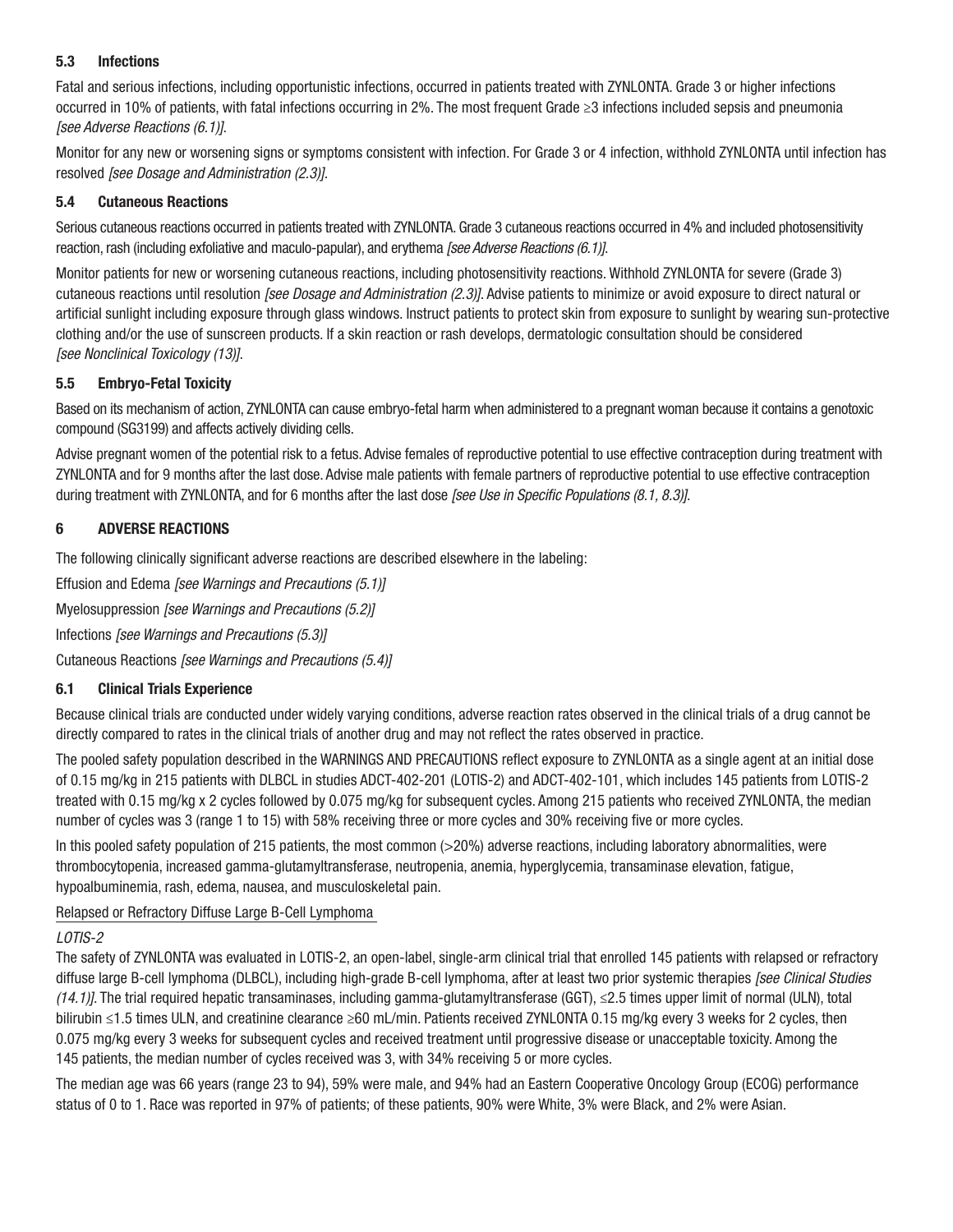Serious adverse reactions occurred in 28% of patients receiving ZYNLONTA. The most common serious adverse reactions that occurred in ≥2% receiving ZYNLONTA were febrile neutropenia, pneumonia, edema, pleural effusion, and sepsis. Fatal adverse reactions occurred in 1%, due to infection.

Permanent treatment discontinuation due to an adverse reaction of ZYNLONTA occurred in 19% of patients. Adverse reactions resulting in permanent discontinuation of ZYNLONTA in ≥2% were gamma-glutamyltransferase increased, edema, and effusion.

Dose reductions due to an adverse reaction of ZYNLONTA occurred in 8% of patients. Adverse reactions resulting in dose reduction of ZYNLONTA in ≥4% was gamma-glutamyltransferase increased.

Dosage interruptions due to an adverse reaction occurred in 49% of patients receiving ZYNLONTA. Adverse reactions leading to interruption of ZYNLONTA in ≥5% were gamma-glutamyltransferase increased, neutropenia, thrombocytopenia, and edema.

Table 1 summarizes the adverse reactions in LOTIS-2.

#### Table 1: Adverse Reactions (≥10%) in Patients with Relapsed or Refractory DLBCL who received ZYNLONTA in LOTIS-2

|                                                             | <b>ZYNLONTA</b> |                       |  |  |
|-------------------------------------------------------------|-----------------|-----------------------|--|--|
| <b>Adverse Reaction</b>                                     |                 | $(N=145)$             |  |  |
|                                                             | All Grades (%)  | Grades $3$ or $4$ (%) |  |  |
| <b>General Disorders and Administration Site Conditions</b> |                 |                       |  |  |
| Fatigueb                                                    | 38              | 1 <sup>a</sup>        |  |  |
| Edema <sup>c</sup>                                          | 28              | 3 <sup>a</sup>        |  |  |
| <b>Skin and Subcutaneous Tissue Disorders</b>               |                 |                       |  |  |
| Rash <sup>d</sup>                                           | 30              | $2^a$                 |  |  |
| Pruritus                                                    | 12              | $\bf{0}$              |  |  |
| Photosensitivity reaction                                   | 10              | 2 <sup>a</sup>        |  |  |
| <b>Gastrointestinal Disorders</b>                           |                 |                       |  |  |
| Nausea                                                      | 23              | $\bf{0}$              |  |  |
| Diarrhea                                                    | 17              | $2^a$                 |  |  |
| Abdominal pain <sup>e</sup>                                 | 14              | 3                     |  |  |
| Vomiting                                                    | 13              | $\bf{0}$              |  |  |
| Constipation                                                | 12              | $\bf{0}$              |  |  |
| <b>Musculoskeletal and Connective Tissue Disorders</b>      |                 |                       |  |  |
| Musculoskeletal painf                                       | 23              | 1 <sup>a</sup>        |  |  |
| <b>Metabolism and Nutrition Disorders</b>                   |                 |                       |  |  |
| Decreased appetite                                          | 15              | $\pmb{0}$             |  |  |
| <b>Respiratory Disorders</b>                                |                 |                       |  |  |
| Dyspnea <sup>9</sup>                                        | 13              | 1 <sup>a</sup>        |  |  |
| Pleural effusion                                            | 10              | 2 <sup>a</sup>        |  |  |
| <b>Infection</b>                                            |                 |                       |  |  |
| Upper respiratory tract infection <sup>h</sup>              | 10              | < 1 <sup>a</sup>      |  |  |
|                                                             |                 |                       |  |  |

a No Grade 4 adverse reactions occurred

**PFatigue includes fatigue, asthenia, and lethargy** 

c Edema includes edema, face edema, generalized edema, peripheral edema, ascites, fluid overload, peripheral swelling, swelling, and swelling face

d Rash includes rash, rash erythematous, rash maculopapular, rash pruritic, rash pustular, erythema, generalized erythema, dermatitis, dermatitis acneiform, dermatitis bullous, dermatitis exfoliative generalized, and palmar-plantar erythrodysesthesia syndrome

e Abdominal pain includes abdominal pain, abdominal discomfort, abdominal pain lower, and abdominal pain upper

f Musculoskeletal pain includes musculoskeletal pain, musculoskeletal chest pain, musculoskeletal discomfort, back pain, limb discomfort, myalgia, neck pain, non-cardiac chest pain, and pain in extremity g Dyspnea includes dyspnea, and dyspnea exertional

<sup>h</sup>Upper respiratory tract infection includes upper respiratory tract infection, upper respiratory tract congestion, nasopharyngitis, rhinitis, rhinovirus infection, and sinusitis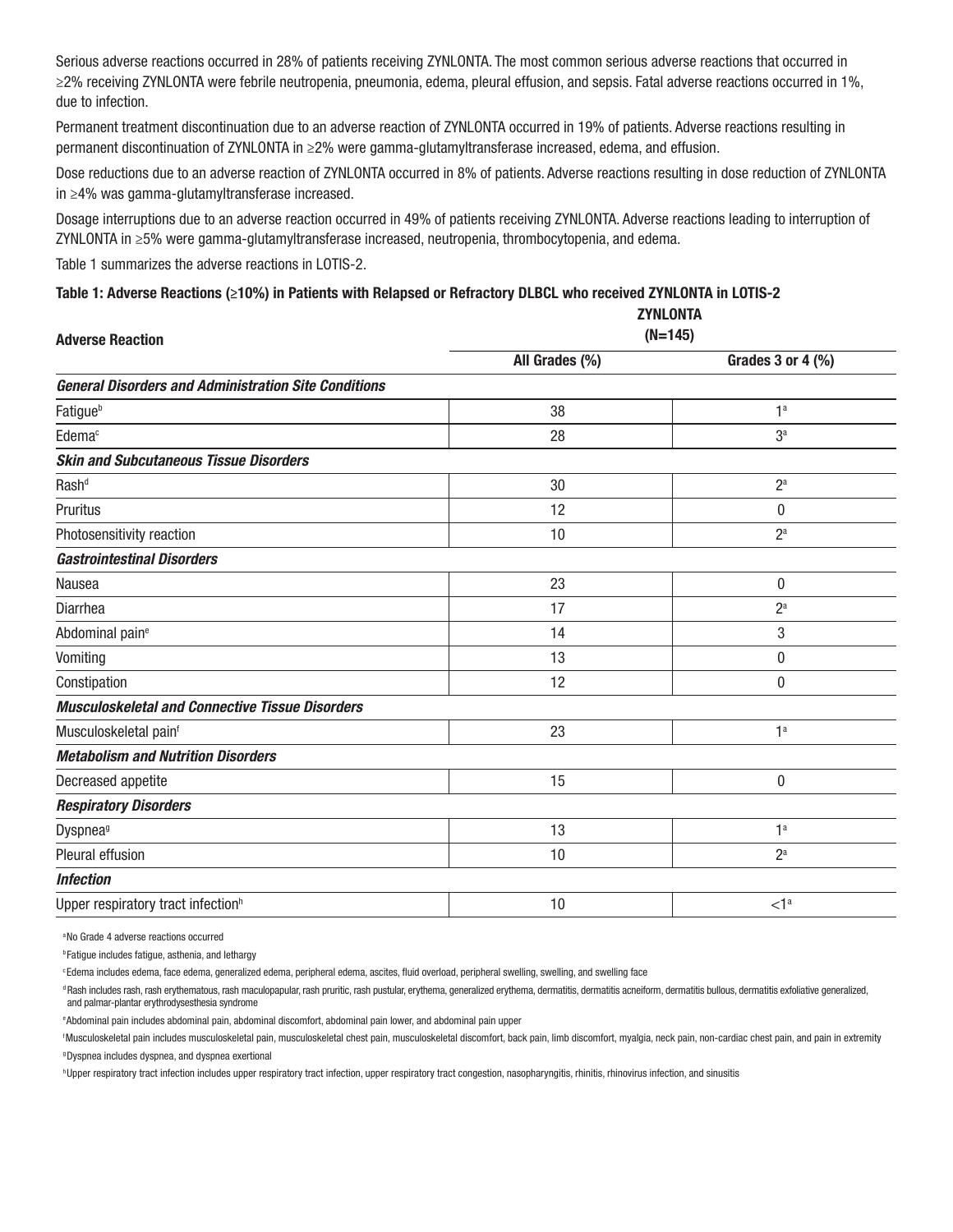Clinically relevant adverse reactions in <10% of patients (all grades) who received ZYNLONTA included:

- Blood and lymphatic system disorders: Febrile neutropenia (3%)
- Cardiac disorders: Pericardial effusion (3%)
- $\bullet$  Infections: Pneumonia<sup>a</sup> (5%), sepsis<sup>b</sup> (2%)
- Skin and subcutaneous disorders: Hyperpigmentation (4%)
- General disorders: Infusion site extravasation (<1%)

a Pneumonia includes pneumonia and lung infection

**b Sepsis includes sepsis, escherichia sepsis, and septic shock** 

#### *Selected Other Adverse Reactions*

• Inflammatory-related conditions were reported in 3% of patients in LOTIS-2, including pericarditis, pneumonitis, pleuritis, and dermatitis.

Table 2 summarizes the laboratory abnormalities in LOTIS-2.

### Table 2: Select Laboratory Abnormalities (≥10%) That Worsened from Baseline in Patients with Relapsed or Refractory DLBCL Who Received ZYNLONTA in LOTIS-2

|                               | <b>ZYNLONTA<sup>a</sup></b> |                  |  |
|-------------------------------|-----------------------------|------------------|--|
| <b>Laboratory Abnormality</b> | All Grades (%)              | Grade 3 or 4 (%) |  |
| Hematologic                   |                             |                  |  |
| Platelets decreased           | 58                          | 17               |  |
| Neutrophils decreased         | 52                          | 30               |  |
| Hemoglobin decreased          | 51                          | 10 <sup>b</sup>  |  |
| <b>Chemistry</b>              |                             |                  |  |
| <b>GGT</b> increased          | 57                          | 21               |  |
| Glucose increased             | 48                          | 8                |  |
| AST increased                 | 41                          | $<$ 1 $<$        |  |
| Albumin decreased             | 37                          | <1 <sup>b</sup>  |  |
| ALT increased                 | 34                          | 3                |  |

<sup>a</sup>The denominator used to calculate the rate varied from 143 to 145 based on the number of patients with a baseline value and at least one post-treatment value.

b No Grade 4 adverse reactions occurred

#### 6.2 Immunogenicity

As with all therapeutic proteins, there is potential for immunogenicity. The detection of antibody formation is highly dependent on the sensitivity and specificity of the assay. Additionally, the observed incidence of antibody (including neutralizing antibody) positivity in an assay may be influenced by several factors including assay methodology, sample handling, timing of sample collection, concomitant medications, and underlying disease. For these reasons, comparison of the incidence of antibodies in the studies described below with the incidence of antibodies to loncastuximab tesirine-lpyl in other studies or to other products may be misleading.

In LOTIS-2, 0 of 134 patients tested positive for antibodies against loncastuximab tesirine-lpyl after treatment. The potential effect of anti-drug antibodies to ZYNLONTA on pharmacokinetics, efficacy, or safety is unknown.

### 8 USE IN SPECIFIC POPULATIONS

#### 8.1 Pregnancy

#### Risk Summary

Based on its mechanism of action, ZYNLONTA can cause embryo-fetal harm when administered to a pregnant woman, because it contains a genotoxic compound (SG3199) and affects actively dividing cells *[see Clinical Pharmacology (12.1)* and *Nonclinical Toxicology (13.1)]*. There are no available data on the use of ZYNLONTA in pregnant women to evaluate for drug-associated risk. No animal reproduction studies were conducted with ZYNLONTA. Advise pregnant women of the potential risk to a fetus.

The estimated background risk of major birth defects and miscarriage for the indicated population is unknown. All pregnancies have a background risk of birth defect, loss, or other adverse outcomes. In the U.S. general population, the estimated background risk of major birth defects and miscarriage in clinically recognized pregnancies is 2-4% and 15-20%, respectively.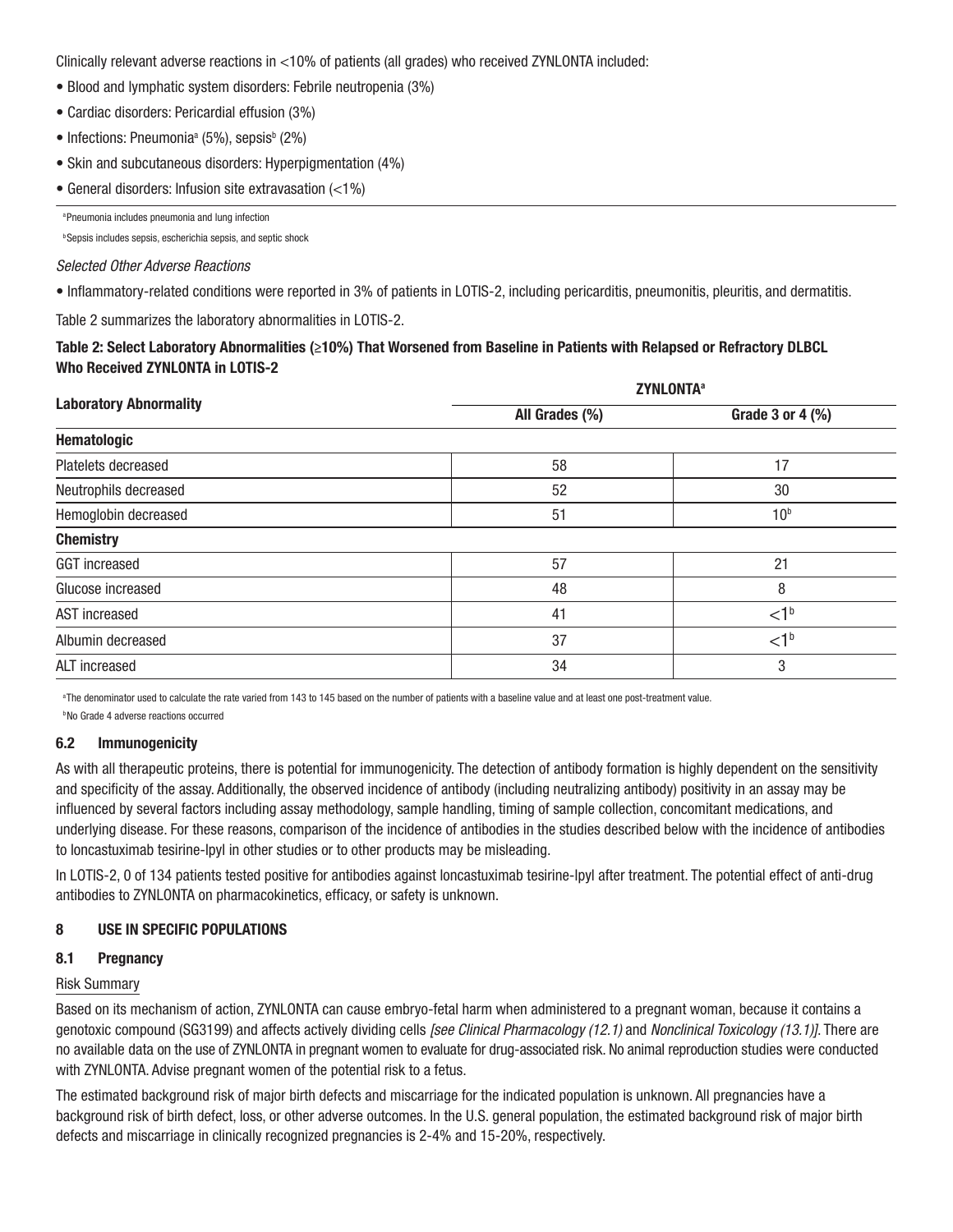## Data

## *Animal Data*

Animal reproductive or developmental toxicity studies were not conducted with loncastuximab tesirine-lpyl. The cytotoxic component of ZYNLONTA, SG3199, crosslinks DNA, is genotoxic, and is toxic to rapidly dividing cells, suggesting it has the potential to cause embryotoxicity and teratogenicity.

## 8.2 Lactation

## Risk Summary

There is no data on the presence of loncastuximab tesirine-lpyl or SG3199 in human milk, the effects on the breastfed child, or milk production. Because of the potential for serious adverse reactions in breastfed children, advise women not to breastfeed during treatment with ZYNLONTA and for at least 3 months after the last dose.

## 8.3 Females and Males of Reproductive Potential

ZYNLONTA can cause fetal harm when administered to pregnant women *[see Use in Specific Populations (8.1)]*.

## Pregnancy Testing

Pregnancy testing is recommended for females of reproductive potential prior to initiating ZYNLONTA.

## Contraception

## *Females*

Advise women of reproductive potential to use effective contraception during treatment and for 9 months after the last dose.

## *Males*

Because of the potential for genotoxicity, advise males with female partners of reproductive potential to use effective contraception during the treatment with ZYNLONTA and for 6 months after the last dose *[see Nonclinical Toxicology (13.1)]*.

### Infertility

## *Males*

Based on the results from animal studies, ZYNLONTA may impair fertility in males. The effects were not reversible in male cynomolgus monkeys during the 12-week drug-free period *[see Nonclinical Toxicology (13.1)]*.

### 8.4 Pediatric Use

Safety and effectiveness of ZYNLONTA in pediatric patients have not been established.

### 8.5 Geriatric Use

Of the 145 patients with large B-cell lymphoma who received ZYNLONTA in clinical trials, 55% were 65 years of age and older, while 14% were 75 years of age and older *[see Clinical Studies (14.1)]*. No overall differences in safety or effectiveness were observed between these patients and younger patients.

## 8.6 Hepatic Impairment

No dose adjustment is recommended for patients with mild hepatic impairment (total bilirubin ≤ upper limit of normal [ULN] and aspartate aminotransferase (AST) > ULN or total bilirubin > 1 to 1.5  $\times$  ULN and any AST). Monitor patients with mild hepatic impairment for potential increased incidence of adverse reactions and modify the ZYNLONTA dosage in the event of adverse reactions *[see Dosage and Administration (2.3)]*. ZYNLONTA has not been studied in patients with moderate or severe hepatic impairment (total bilirubin > 1.5 × ULN and any AST) *[see Clinical Pharmacology (12.3)]*.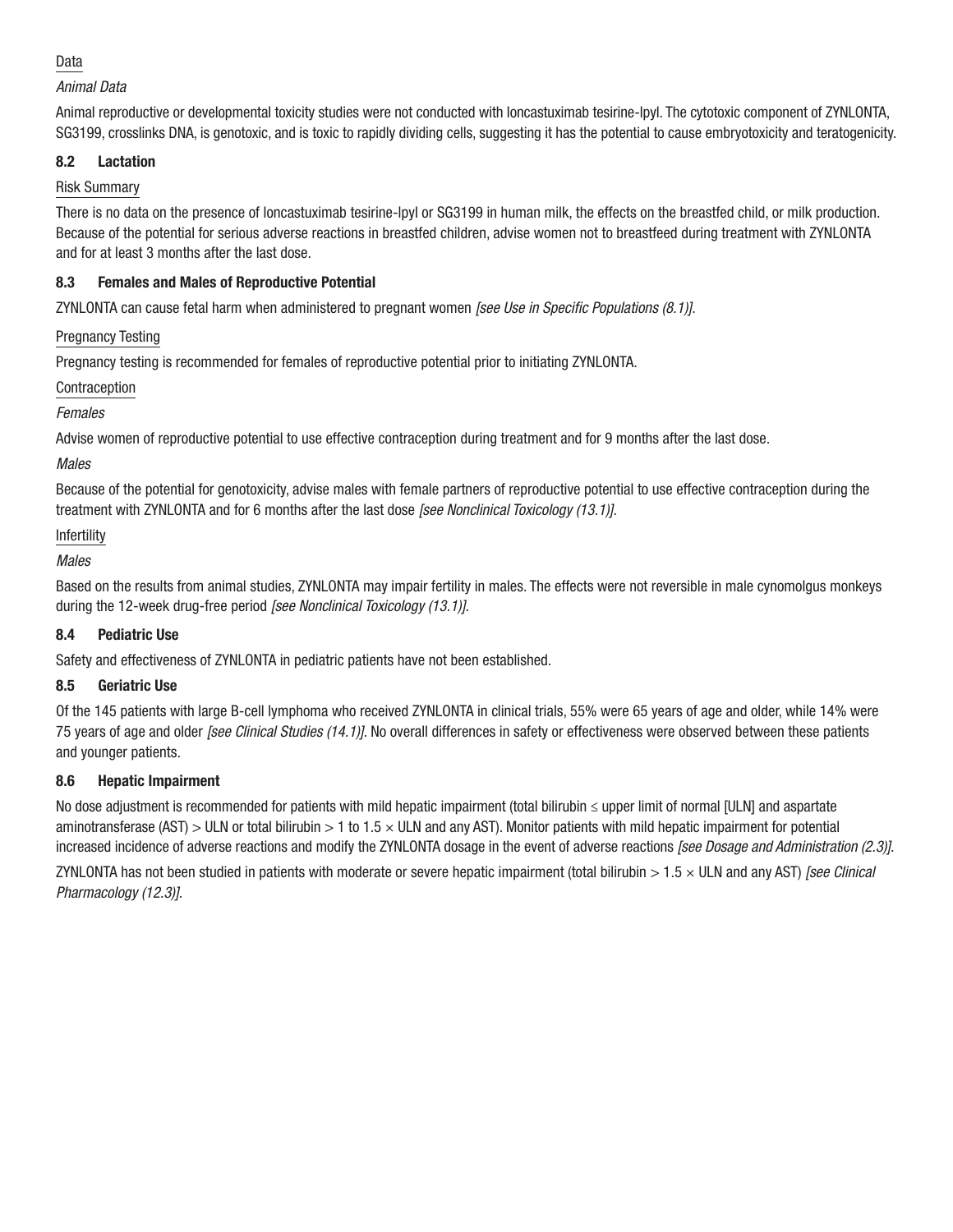#### 11 DESCRIPTION

Loncastuximab tesirine-lpyl is a CD19-directed antibody and alkylating agent conjugate, consisting of a humanized IgG1 kappa monoclonal antibody conjugated to SG3199, a pyrrolobenzodiazepine (PBD) dimer cytotoxic alkylating agent, through a protease-cleavable valine-alanine linker. SG3199 attached to the linker is designated as SG3249, also known as tesirine.



Loncastuximab tesirine-lpyl has an approximate molecular weight of 151 kDa. An average of 2.3 molecules of SG3249 are attached to each antibody molecule. Loncastuximab tesirine-lpyl is produced by chemical conjugation of the antibody and small molecule components. The antibody is produced by mammalian (Chinese hamster ovary) cells, and the small molecule components are produced by chemical synthesis.

ZYNLONTA (loncastuximab tesirine-lpyl) for injection is supplied as a sterile, white to off-white, preservative-free, lyophilized powder, which has a cake-like appearance, for intravenous infusion after reconstitution and dilution. Each single-dose vial delivers 10 mg of loncastuximab tesirine-lpyl, L-histidine (2.8 mg), L-histidine monohydrochloride (4.6 mg), polysorbate 20 (0.4 mg), and sucrose (119.8 mg). After reconstitution with 2.2 mL Sterile Water for Injection, USP, the final concentration is 5 mg/mL with a pH of approximately 6.0.

#### 12 CLINICAL PHARMACOLOGY

#### 12.1 Mechanism of Action

Loncastuximab tesirine-lpyl is an antibody-drug conjugate (ADC) targeting CD19. The monoclonal IgG1 kappa antibody component binds to human CD19, a transmembrane protein expressed on the surface of cells of B-lineage origin. The small molecule component is SG3199, a PBD dimer and alkylating agent.

Upon binding to CD19, loncastuximab tesirine-lpyl is internalized followed by release of SG3199 via proteolytic cleavage. The released SG3199 binds to the DNA minor groove and forms highly cytotoxic DNA interstrand crosslinks, subsequently inducing cell death. Loncastuximab tesirine-lpyl had anticancer activity in animal models of lymphoma.

### 12.2 Pharmacodynamics

Higher loncastuximab tesirine-lpyl exposure in Cycle 1 was associated with higher incidence of some Grade ≥2 adverse reactions, including skin and nail reactions, liver function test abnormalities and increased gamma-glutamyltransferase. Lower loncastuximab tesirine-lpyl exposure in Cycle 1 was associated with lower efficacy over the dose range of 0.015-0.2 mg/kg (0.1 to 1.33 times the maximum recommended dose).

### Cardiac Electrophysiology

At the maximum recommended therapeutic dose of 0.15 mg/kg during Cycle 1 and Cycle 2, loncastuximab tesirine-lpyl does not cause large mean increases (i.e., >20 msec) in the QTc interval.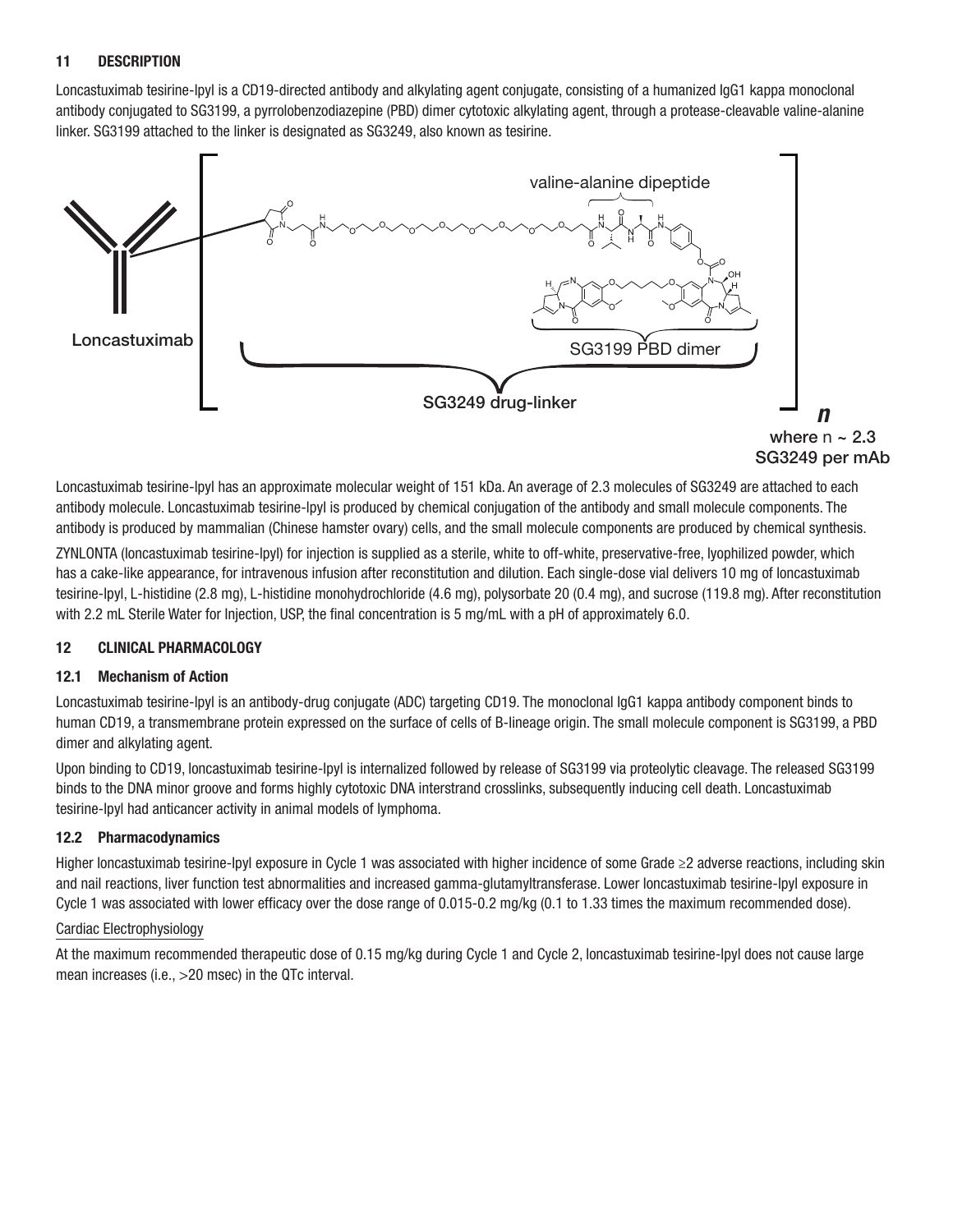#### 12.3 Pharmacokinetics

The exposure of loncastuximab tesirine-lpyl at the approved recommended dosage in Cycle 2 and at steady state is shown in Table 3. Loncastuximab tesirine-lpyl steady state C<sub>max</sub> was 28.2% lower than the C<sub>max</sub> after the first dose. The time to reach steady state was 210 days.

#### Table 3: Loncastuximab Tesirine-Ipyl Exposure Parameters<sup>a</sup>

| <b>Time</b>         | $C_{\text{max}}$ (ng/mL) | AUC <sub>tau</sub> (ng●day/mL) |
|---------------------|--------------------------|--------------------------------|
| Cycle 2             | $2,911(35.3\%)$          | $121,665(54.1\%)$              |
| <b>Steady state</b> | 1,776 (32.1%)            | 16,882(38.2%)                  |

 $C_{\text{max}}$  = Maximum observed serum concentration; AUC $_{\text{tau}}$  = Area under curve over the dosing interval

a Data presented as mean and coefficient of variation (CV %)

#### Distribution

The mean (CV%) of loncastuximab tesirine-lpyl volume of distribution was 7.11 (26.6%) L.

#### Elimination

The mean (CV%) of loncastuximab tesirine-lpyl clearance decreased with time from 0.499 L/day (89.3%) after a single dose to 0.275 L/day (38.2%) at steady state. The mean (standard deviation) half-life of loncastuximab tesirine-lpyl was 20.8 (7.06) days at steady state.

#### *Metabolism*

The monoclonal antibody portion of loncastuximab tesirine-lpyl is expected to be metabolized into small peptides by catabolic pathways. The small molecule cytotoxin, SG3199, is metabolized by CYP3A4/5 in vitro.

#### *Excretion*

The major excretion pathways of SG3199 have not been studied in humans. SG3199 is expected to be minimally renally excreted.

#### Specific Populations

No clinically significant differences in the pharmacokinetics of loncastuximab tesirine-lpyl were observed based on age (20-94 years), sex, race (White vs. Black), body weight (42.1 to 160.5 kg), ECOG status (0 to 2) or mild to moderate renal impairment (CLcr 30 to <90 mL/min using the Cockcroft-Gault equation).

The effect of severe renal impairment (CLcr 15 to 29 mL/min), and end-stage renal disease with or without hemodialysis on loncastuximab tesirine-lpyl pharmacokinetics is unknown.

#### *Patients with Hepatic Impairment*

Mild hepatic impairment (total bilirubin  $\leq$  ULN and AST  $>$  ULN, or total bilirubin  $>$ 1 to 1.5  $\times$  ULN and any AST) may increase the exposure of unconjugated SG3199, however there was no clinically significant effect on loncastuximab tesirine-lpyl pharmacokinetics. The effect of moderate (total bilirubin >1.5 to ≤3 × ULN and any AST) or severe (total bilirubin >3 ULN and any AST) hepatic impairment on loncastuximab tesirine-lpyl pharmacokinetics is unknown.

#### Drug Interaction Studies

### *In Vitro Studies*

*Cytochrome P450 (CYP) Enzymes:* SG3199 does not inhibit CYP1A2, CYP2A6, CYP2B6, CYP2C8, CYP2C9, CYP2C19, CYP2D6, CYP2E1, or CYP3A4/5 at clinically relevant unconjugated SG3199 concentrations.

*Transporter Systems:* SG3199 is a substrate of P-glycoprotein (P-gp), but not a substrate of breast cancer resistance protein (BCRP), organic anion-transporting polypeptide (OATP)1B1, or organic cation transporter (OCT)1.

SG3199 does not inhibit P-gp, BCRP, OATP1B1, OATP1B3, organic anion transporter (OAT)1, OAT3, OCT2, OCT1, multi-antimicrobial extrusion protein (MATE)1, MATE2-K, or bile salt export pump (BSEP) at clinically relevant unconjugated SG3199 concentrations.

### 13 NONCLINICAL TOXICOLOGY

### 13.1 Carcinogenesis, Mutagenesis, Impairment of Fertility

Carcinogenicity studies have not been conducted with loncastuximab tesirine-lpyl or SG3199.

SG3199 was genotoxic in an in vitro micronucleus test and a chromosome aberration assay using human lymphocytes through a clastogenic mechanism. These results are consistent with the pharmacological effect of SG3199 as a covalent DNA crosslinking agent. Results of a bacterial reverse mutation assay (Ames test) were inconclusive due to cytotoxicity.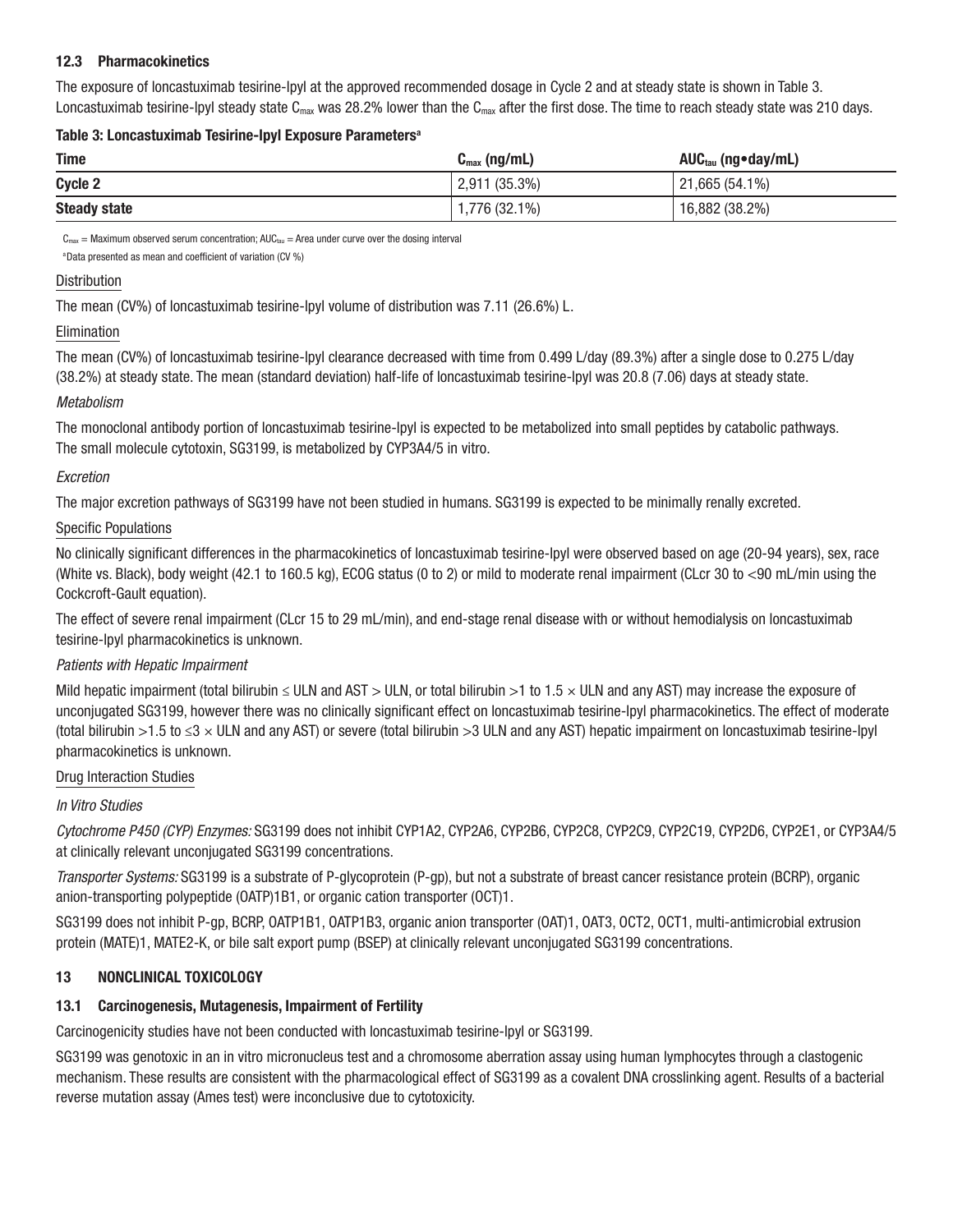Fertility studies have not been conducted with loncastuximab tesirine-lpyl. Results from repeat-dose toxicity studies with intravenous administration of loncastuximab tesirine-lpyl in cynomolgus monkeys indicate the potential for impaired male reproductive function and fertility. Administration of loncastuximab tesirine-lpyl to cynomolgus monkeys every 3 weeks at 0.6 mg/kg for a total of 2 doses, or every 3 weeks at 0.3 mg/kg for 13 weeks resulted in adverse findings that included decreased weight and/or size of the testes and epididymis, atrophy of the seminiferous tubules, germ cell degeneration, and/or reduced sperm content. The dose of 0.3 mg/kg in animals results in an exposure (AUC) that is approximately 3 times the exposure at the maximum recommended human dose [MRHD] of 0.15 mg/kg. Findings were not reversible at the end of the 12-week recovery period following 4 or 13 weeks of dosing.

### 13.2 Animal Toxicology and/or Pharmacology

Inflammatory-mediated toxicities associated with PBDs have been observed at low incidence in animals. In repeat-dose toxicity studies in cynomolgus monkeys, administration of loncastuximab tesirine-lpyl was associated with potential inflammatory mediated-toxicities, including in the lungs and kidneys. Renal toxicity including increased kidney weights and nephropathy with variable inflammation and fibrosis that was reversible was observed in monkeys. Black skin spots potentially related to phototoxicity were observed and were still present after the 12-week treatment-free period.

### 14 CLINICAL STUDIES

## 14.1 Relapsed or Refractory Diffuse Large B-cell Lymphoma

The efficacy of ZYNLONTA was evaluated in LOTIS-2 (NCT03589469), an open-label, single-arm trial in 145 adult patients with relapsed or refractory diffuse large B-cell lymphoma (DLBCL) after at least 2 prior systemic regimens. The trial excluded patients with bulky disease and active central nervous system lymphoma. Patients received ZYNLONTA 0.15 mg/kg every 3 weeks for 2 cycles, then 0.075 mg/kg every 3 weeks for subsequent cycles and received treatment until progressive disease, or unacceptable toxicity.

Of the 145 patients enrolled, the median age was 66 years (range 23 to 94), 59% male, and 94% had an ECOG performance status of 0 to 1. Race was reported in 97% of patients; of these patients, 90% were White, 3% were Black, and 2% were Asian. The diagnosis was DLBCL not otherwise specified (NOS) in 88% (including 20% with DLBCL arising from low-grade lymphoma), high-grade B-cell lymphoma in 8%. The median number of prior therapies was 3 (range 2 to 7), 63% with refractory disease, 17% with prior stem cell transplant, and 9% with prior chimeric antigen receptor (CAR) T-cell therapy.

Efficacy was established on the basis of overall response rate (ORR) as assessed by an Independent Review Committee (IRC) using Lugano 2014 criteria (Table 4). The median follow-up time was 7.3 months (range 0.3 to 20.2).

### Table 4 Efficacy Results in Patients with Relapsed or Refractory DLBCL

| <b>Efficacy Parameter</b>                                 | <b>ZYNLONTA</b><br>$N = 145$<br>48.3% (39.9, 56.7) |  |
|-----------------------------------------------------------|----------------------------------------------------|--|
| <b>Overall response rate by IRC<sup>a</sup>, (95% CI)</b> |                                                    |  |
| Complete response rate (95% CI)                           | 24.1% (17.4, 31.9)                                 |  |
| Partial response rate (95% CI)                            | 24.1% (17.4, 31.9)                                 |  |
| Duration of overall response <sup>b</sup>                 | $N = 70$                                           |  |
| Median (95% CI), months                                   | $10.3$ (6.9, NE)                                   |  |

 $Cl =$  confidence interval,  $NE =$  not estimable

<sup>a</sup> IRC = independent review committee using Lugano 2014 criteria

b Of 70 patients with objective response, 25 (36%) were censored prior to 3 months. Twenty-six percent of responders had a duration of response ≥6 months.

The median time to response was 1.3 months (range 1.1 to 8.1).

### 15 REFERENCES

1. "OSHA Hazardous Drugs." OSHA. http://www.osha.gov/SLTC/hazardousdrugs/index.html

## 16 HOW SUPPLIED/STORAGE AND HANDLING

### How Supplied

ZYNLONTA (loncastuximab tesirine-lpyl) for injection is a sterile, preservative-free, white to off-white lyophilized powder, which has a cake-like appearance, supplied in a single-dose vial for reconstitution and further dilution. Each carton (NDC 79952-110-01) contains one 10 mg single-dose vial.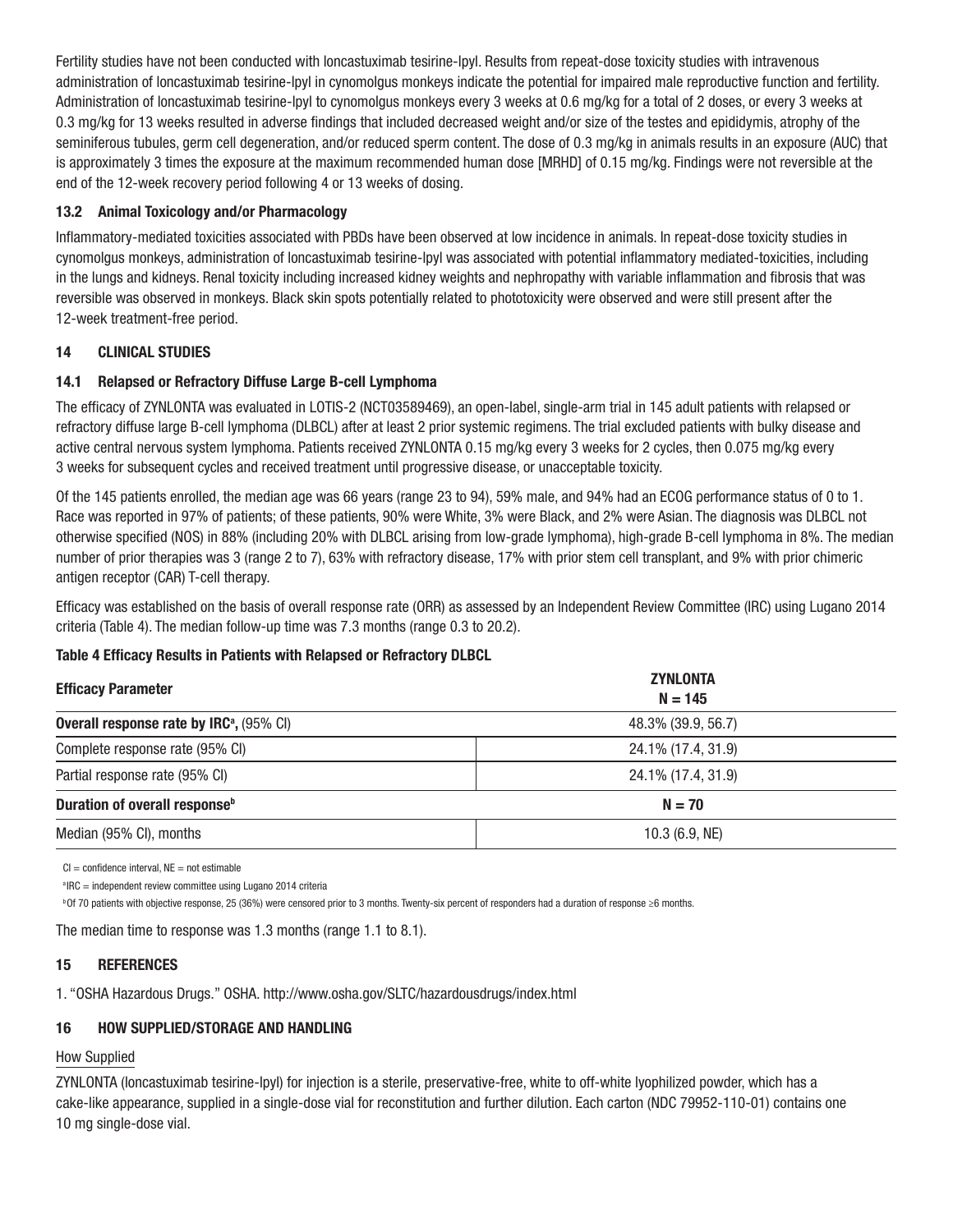#### Storage and Handling

Store refrigerated at 2°C to 8°C (36°F to 46°F) in original carton to protect from light. Do not use beyond the expiration date shown on the carton. Do not freeze. Do not shake.

## Special Handling

ZYNLONTA is a hazardous drug. Follow applicable special handling and disposal procedures.<sup>1</sup>

Any unused drug product or waste material should be disposed in accordance with local requirements.

## 17 PATIENT COUNSELING INFORMATION

Advise the patient to read the FDA-approved patient labeling (Patient Information).

- Effusion and Edema: Advise patients to contact their healthcare provider if they experience swelling, weight gain, shortness of breath, or difficult, labored breathing *[see Warnings and Precautions (5.1)]*.
- Myelosuppression: Advise patients to immediately contact their healthcare provider for a fever of 100.4°F (38°C) or greater or signs or symptoms of bruising or bleeding. Advise patients of the need for periodic monitoring of blood counts *[see Warnings and Precautions (5.2)]*.
- Infections: Advise patients to contact their healthcare provider for signs or symptoms of infection, including fever, chills, weakness and/or difficulty breathing *[see Warnings and Precautions (5.3)].*
- Cutaneous Reactions: Advise patients that skin reaction or rash can occur. Patients should be directed to minimize or avoid exposure to direct natural or artificial sunlight, including sunlight exposure through glass windows. Patients should be instructed to protect skin from exposure to sunlight by wearing sun-protective clothing and/or the use of sunscreen products *[see Warnings and Precautions (5.4)]*.
- Embryo-Fetal Toxicity:
	- Advise pregnant women of the potential risk to a fetus. Advise female patients of reproductive potential to contact their healthcare provider if they become pregnant, or if pregnancy is suspected, during treatment with ZYNLONTA *[see Use in Specific Populations (8.1)]*.
	- Advise women of reproductive potential to use effective contraception during treatment with ZYNLONTA and for 9 months after the last dose.
	- Advise male patients with female partners of reproductive potential, to use effective contraception during treatment with ZYNLONTA and for 6 months after the last dose *[see Warnings and Precautions (5.5) and Use in Specific Populations (8.1), (8.3)]*.
- Lactation: Advise women not to breastfeed during treatment with ZYNLONTA and for 3 months after the last dose *[see Use in Specific Populations (8.2)]*.

### Manufactured by:

ADC Therapeutics SA Route de la Corniche 3B 1066 Epalinges, Switzerland U.S. license No. 2166

Distributed by: ADC Therapeutics America Murray Hill, New Jersey 07974

For more information, go to www.ZYNLONTA.com or call 1-855-690-0340

ZYNLONTA is a registered trademark of ADC Therapeutics SA PAB is a registered trademark of B. Braun Medical Inc.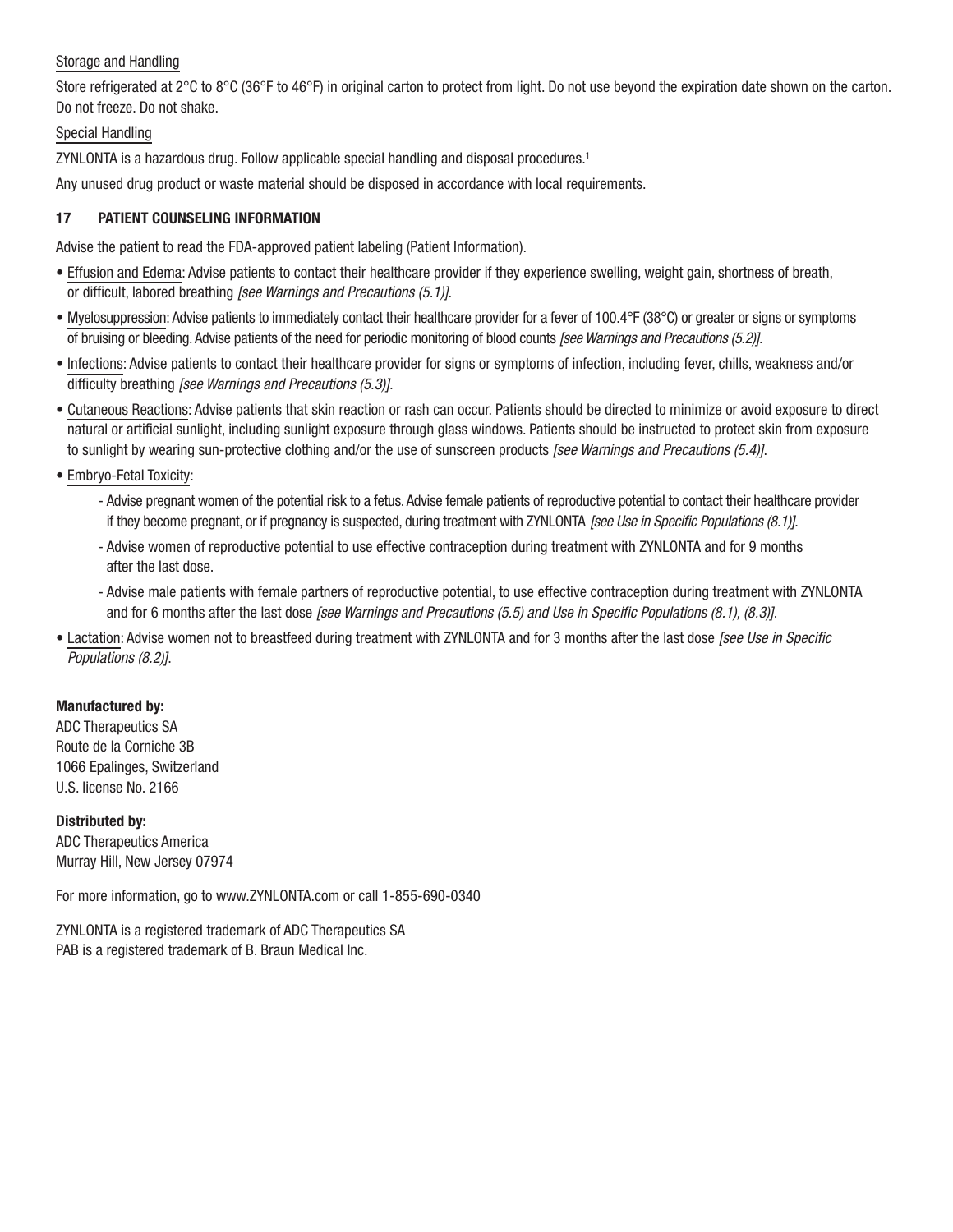# PATIENT INFORMATION ZYNLONTA® (zin lon' tah) (loncastuximab tesirine-lpyl) for injection, for intravenous use

## What is ZYNLONTA?

ZYNLONTA is a prescription medicine used to treat adults with certain types of large B-cell lymphoma that has come back (relapsed) or that did not respond to previous treatment (refractory), who have already received two or more treatments for their cancer.

It is not known if ZYNLONTA is safe and effective in children.

## Before you receive ZYNLONTA, tell your healthcare provider about all of your medical conditions, including if you:

- have an active infection or have had one recently.
- have liver problems.
- are pregnant or plan to become pregnant. ZYNLONTA can harm your unborn baby.

### Females who can become pregnant:

- ° Your healthcare provider may do a pregnancy test before starting treatment with ZYNLONTA.
- ° You should use effective birth control (contraception) during treatment with ZYNLONTA and for 9 months after the last dose of ZYNLONTA. Talk to your healthcare provider about effective birth control. Tell your healthcare provider right away if you become pregnant or think that you are pregnant during treatment with ZYNLONTA.

### Males with female partners who can become pregnant:

- ° You should use effective birth control (contraception) during treatment with ZYNLONTA and for 6 months after the last dose of ZYNLONTA.
- are breastfeeding or plan to breastfeed. It is not known if ZYNLONTA passes into breast milk. Do not breastfeed during treatment with ZYNLONTA and for 3 months after the last dose of ZYNLONTA.

Tell your healthcare provider about all the medicines that you take, including prescription and over-the-counter medicines, vitamins, and herbal supplements. Know the medicines you take. Keep a list of them to show your healthcare provider or pharmacist when you get new medicine.

### How will I receive ZYNLONTA?

- ZYNLONTA is given to you by your healthcare provider as an intravenous (IV) infusion into your vein over 30 minutes.
- ZYNLONTA is usually given every 3 weeks.
- Your healthcare provider may give you medicine before each infusion to decrease your chance of side effects.
- Your healthcare provider may stop your treatment, delay your treatment, or change your dose of ZYNLONTA if you have severe side effects.
- Your healthcare provider should do blood tests regularly to check for side effects of ZYNLONTA.
- Your healthcare provider will decide how many treatments you need.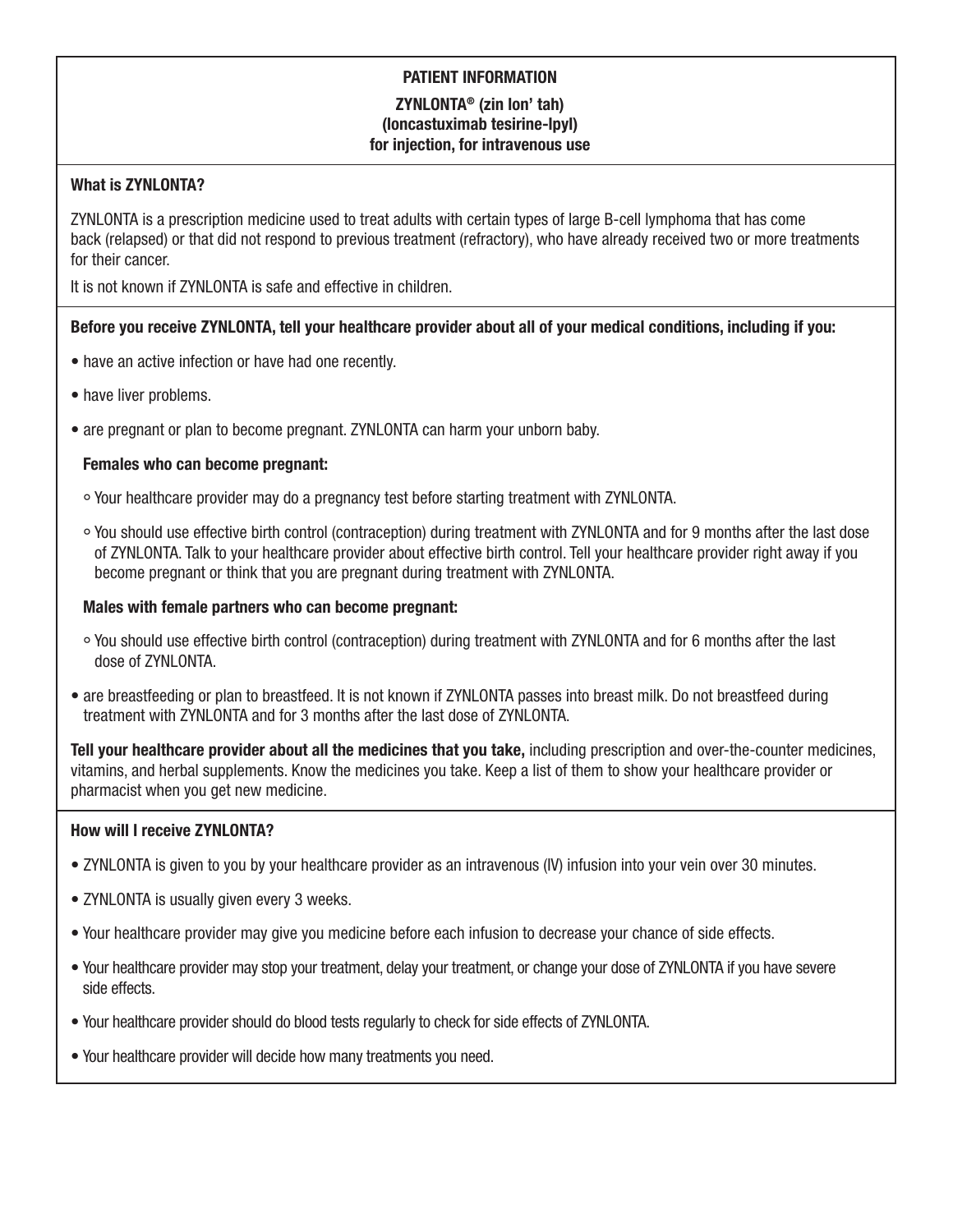## What should I avoid while using ZYNLONTA?

Avoid or limit your exposure to sunlight, including sunlight through glass, such as buildings or vehicle windows and artificial sunlight such as sunlamps or tanning beds. Exposure to sunlight during treatment with ZYNLONTA can cause skin reaction or rash. Use sun protection measures such as sunscreen and wear loose-fitting clothes that cover your skin while out in sunlight.

# What are the possible side effects of ZYNLONTA? ZYNLONTA may cause serious side effects, including:

- Fluid retention. Your body may hold too much fluid during treatment with ZYNLONTA. This can be serious. Tell your healthcare provider if you develop new or worsening swelling or puffiness, weight gain, chest pain, shortness of breath, or trouble breathing.
- Low blood cell counts (platelets, red blood cells, and white blood cells). Low blood cell counts are common with ZYNLONTA but can also be serious or severe. Your healthcare provider will monitor your blood counts during treatment with ZYNLONTA. Tell your healthcare provider right away if you get a fever of 100.4°F (38°C) or above, or any bruising or bleeding.
- Infections. Serious infections, including infections that can cause death, have happened in people treated with ZYNLONTA. Tell your healthcare provider right away if you have new or worsening signs or symptoms of infection, including:
	- ° fever
	- ° chills
	- ° flu-like symptoms (cough, tiredness or weakness, and body aches)
	- ° headache
	- ° breathing problems
	- ° cuts or scrapes that are red, warm, swollen or painful
	- Skin Reactions. Serious skin reactions have happened in people treated with ZYNLONTA. Tell your healthcare provider if you get new or worsening skin reactions, including sensitivity to sunlight, skin rash, peeling, redness or irritation. You may burn more easily or get severe sunburns. See "What should I avoid while receiving ZYNLONTA?"

## The most common side effects of ZYNLONTA include:

- feeling tired or weak
- skin rash
- swelling
- nausea
- muscle or joint pain
- increase in blood sugar (hyperglycemia)
- changes in certain blood or laboratory tests

ZYNLONTA may cause fertility problems in males which may affect your ability to father children. Talk to your healthcare provider if this is a concern for you.

These are not all of the possible side effects of ZYNLONTA. Call your healthcare provider for medical advice about side effects. You may report side effects to FDA at 1-800-FDA-1088.